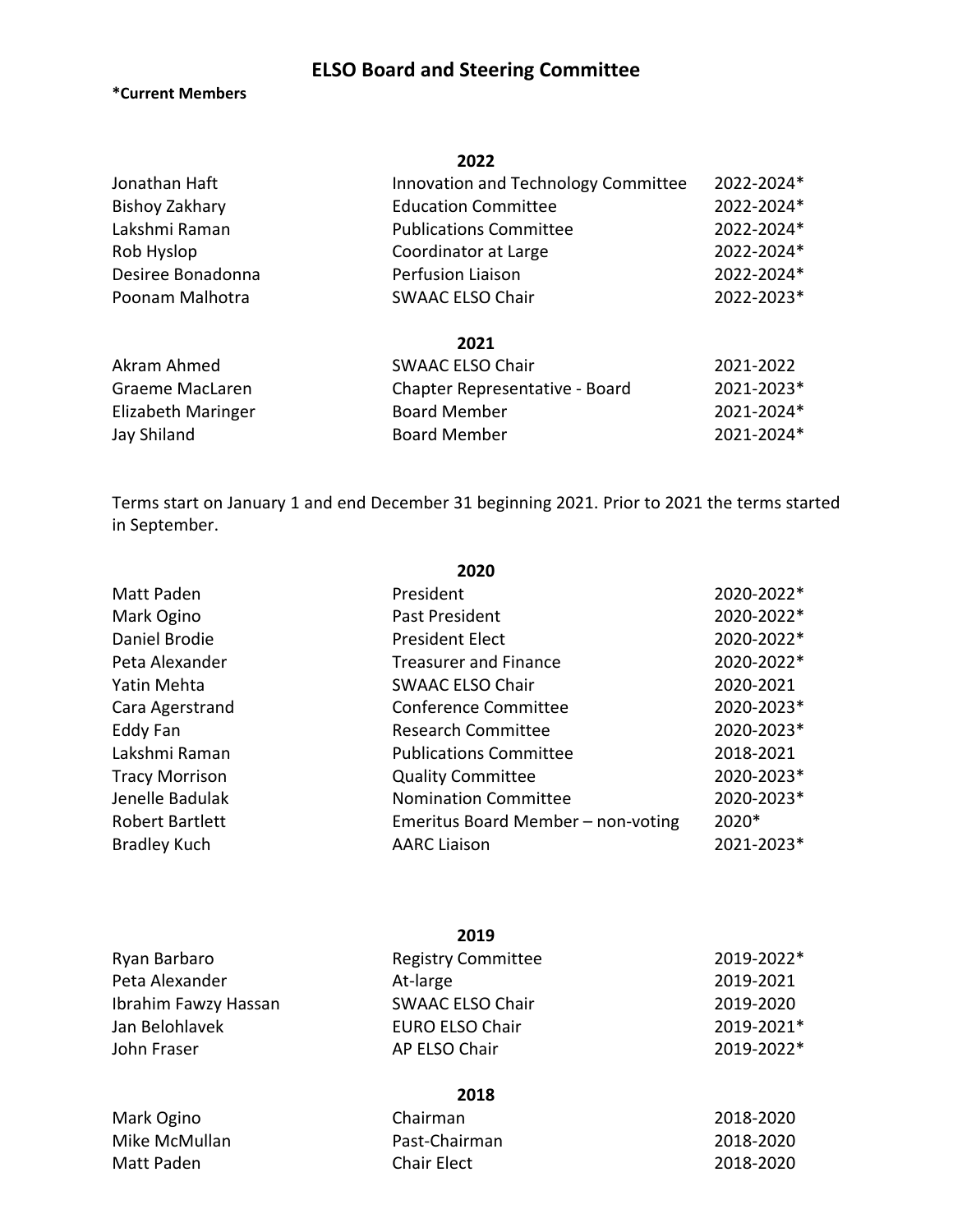| Venkat Goyal      | <b>SWAAC ELSO Chair</b>         | 2018-2019 |
|-------------------|---------------------------------|-----------|
| Leonardo Salazar  | LA ELSO Chair                   | 2018-2020 |
| Bishoy Zakhary    | Logistics & Education Committee | 2018-2021 |
| Jonathan Haft     | Device and Techniques Committee | 2018-2021 |
| Lakshmi Raman     | <b>Protocols Committee</b>      | 2018-2021 |
| Guillermo Herrera | Coordinator at Large            | 2018-2021 |
| Darryl Abrams     | At-large                        | 2018-2021 |
| Justin Sleasman   | Perfusion Liaison               | 2018-2021 |
| Cara Agerstrand   | Membership Subcommittee Chair   | 2018-2020 |

| Katarzyna (Kasia) Hryniewicz | <b>Conference Committee</b>     | 2017-2020 |
|------------------------------|---------------------------------|-----------|
| Tom Brogan                   | <b>Communication Committee</b>  | 2017-2020 |
| Joanne Starr                 | At-large                        | 2017-2020 |
| Bishoy Zakhary               | Logistics & Education Committee | 2017-2018 |
| John Toomasian               | Device and Techniques Committee | 2017-2018 |
| Dan Brodie                   | <b>Chief Financial Officer</b>  | 2017-2020 |
| Graeme MacLaren              | Chapter Representative Exec Com | 2017-2019 |
| Yia-Sharng Chen              | AP ELSO Chair                   | 2017-2019 |
| Alain Combes                 | <b>EURO ELSO Chair</b>          | 2017-2019 |
| <b>Bradley Kuch</b>          | <b>AARC Liaison</b>             | 2017-2021 |
|                              |                                 |           |

## **2016**

Mike McMullan James Fortenberry

Cara Agerstrand Malaika Mendonca Kevin Charette

Mark Ogino Ryan Barbaro Ravi Thiagarajan Palle Palmer Giles Peek

| Chairman                  | 2016-2018 |
|---------------------------|-----------|
| Past Chairman             | 2016-2018 |
| Chairman Elect            | 2016-2018 |
| <b>Registry Committee</b> | 2016-2019 |
| At-large                  | 2016-2019 |
| At-large                  | 2016-2019 |
| At-large                  | 2016-2019 |
| At-large                  | 2016-2018 |
| <b>SWAC ELSO Chair</b>    | 2016-2018 |
| <b>Perfusion Liaison</b>  | 2016-2018 |
|                           |           |

| Mike McMullan         | Chairman Elect                  | 2015-2016 |
|-----------------------|---------------------------------|-----------|
| Gail Annich           | <b>Protocols Committee</b>      | 2015-2018 |
| <b>Steve Conrad</b>   | <b>Protocols Committee</b>      | 2015-2018 |
| <b>Curt Froehlich</b> | Logistics & Education Committee | 2015-2017 |
| Enrique Diaz-Guzman   | At-large                        | 2015-2016 |
| Dan Brodie            | At-large                        | 2015-2018 |
| Dave Cooper           | Device and Techniques Committee | 2015-2018 |
| Gary Oldenburg        | Coordinator at Large            | 2015-2018 |
| Luiz Caneo            | LA ELSO Chair                   | 2015-2018 |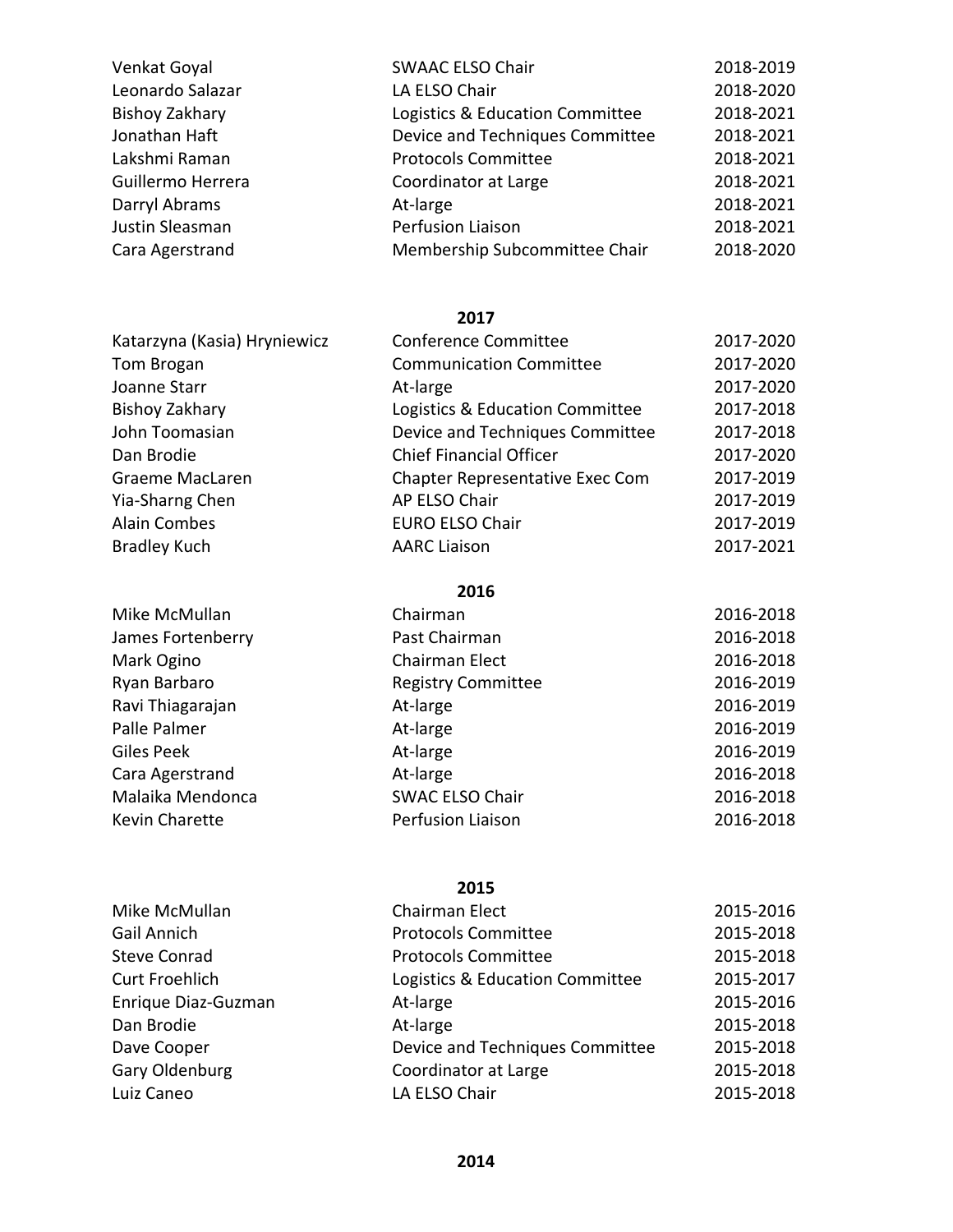| James Fortenberry        | Chairman                        | 2014-2016 |
|--------------------------|---------------------------------|-----------|
| William Lynch            | Past Chairman                   | 2014-2016 |
| <b>Bill Harris</b>       | Device and Techniques Committee | 2014-2016 |
| Heidi Dalton             | <b>Conference Committee</b>     | 2014-2017 |
| Tom Brogan               | <b>Communication Committee</b>  | 2014-2017 |
| <b>Tom Preston</b>       | Coordinator at Large            | 2014-2015 |
| Ira Cheifetz             | At-large                        | 2014-2017 |
| Roberto Lorusso          | Euro ELSO Chair                 | 2014-2017 |
| Suneel Pooboni           | <b>SWAC ELSO Chair</b>          | 2014-2016 |
|                          | 2013                            |           |
| <b>Matthew Paden</b>     | <b>Registry Committee</b>       | 2013-2016 |
| Ravi Thiagarajan         | <b>Registry Committee</b>       | 2013-2016 |
| James Fortenberry        | Chairman Elect                  | 2013-2014 |
| Ivor Berkowitz           | At-large                        | 2013-2016 |
| <b>Thomas Pranikoff</b>  | At-large                        | 2013-2016 |
| David Michael McMullan   | At-large                        | 2013-2016 |
| Rodrigo Diaz             | LA ELSO Chair                   | 2013-2015 |
| Javier Kattan            | LA ELSO Chair                   | 2013-2015 |
|                          | 2012                            |           |
| William Lynch            | Chairman                        | 2012-2014 |
| <b>Robert Bartlett</b>   | Devices & Techniques Committee  | 2012-2014 |
| Daniel Brodie            | <b>Protocols Committee</b>      | 2012-2015 |
| Mark Ogino               | Logistics & Education Committee | 2012-2015 |
| Laurance Lequier         | At-large                        | 2012-2015 |
| Bjorn Frenckner          | At-large                        | 2012-2015 |
| <b>Giles Peek</b>        | EuroELSO Chair                  | 2012-2014 |
| <b>Graeme MacLaren</b>   | AP ELSO Chair                   | 2013-2017 |
|                          | 2011                            |           |
| William Lynch            | <b>Chairman Elect</b>           | 2011-2012 |
| <b>Giles Peek</b>        | Devices & Techniques Committee  | 2011-2012 |
| Heidi Dalton             | <b>Conference Committee</b>     | 2011-2014 |
| <b>Gail Annich</b>       | <b>Communications Committee</b> | 2011-2014 |
| Graeme MacLaren          | At-large                        | 2011-2013 |
| <b>Matthew Bacchetta</b> | At-large                        | 2011-2014 |
| Alicia Schmidt           | Coordinator at Large            | 2011-2014 |
| <b>Tracy Morrison</b>    | <b>Nursing Liaison</b>          | 2011-2021 |
|                          | 2010                            |           |
| <b>Steve Conrad</b>      | Chairman                        | 2010-2012 |
| <b>Matthew Paden</b>     | <b>Registry Committee</b>       | 2010-2013 |
| Ravi Thiagarajan         | <b>Registry Committee</b>       | 2010-2013 |
| James Fortenberry        | At-large                        | 2010-2013 |
| Jonathan Haft            | At-large                        | 2010-2013 |
| <b>Thomas Brogan</b>     | At-large                        | 2010-2013 |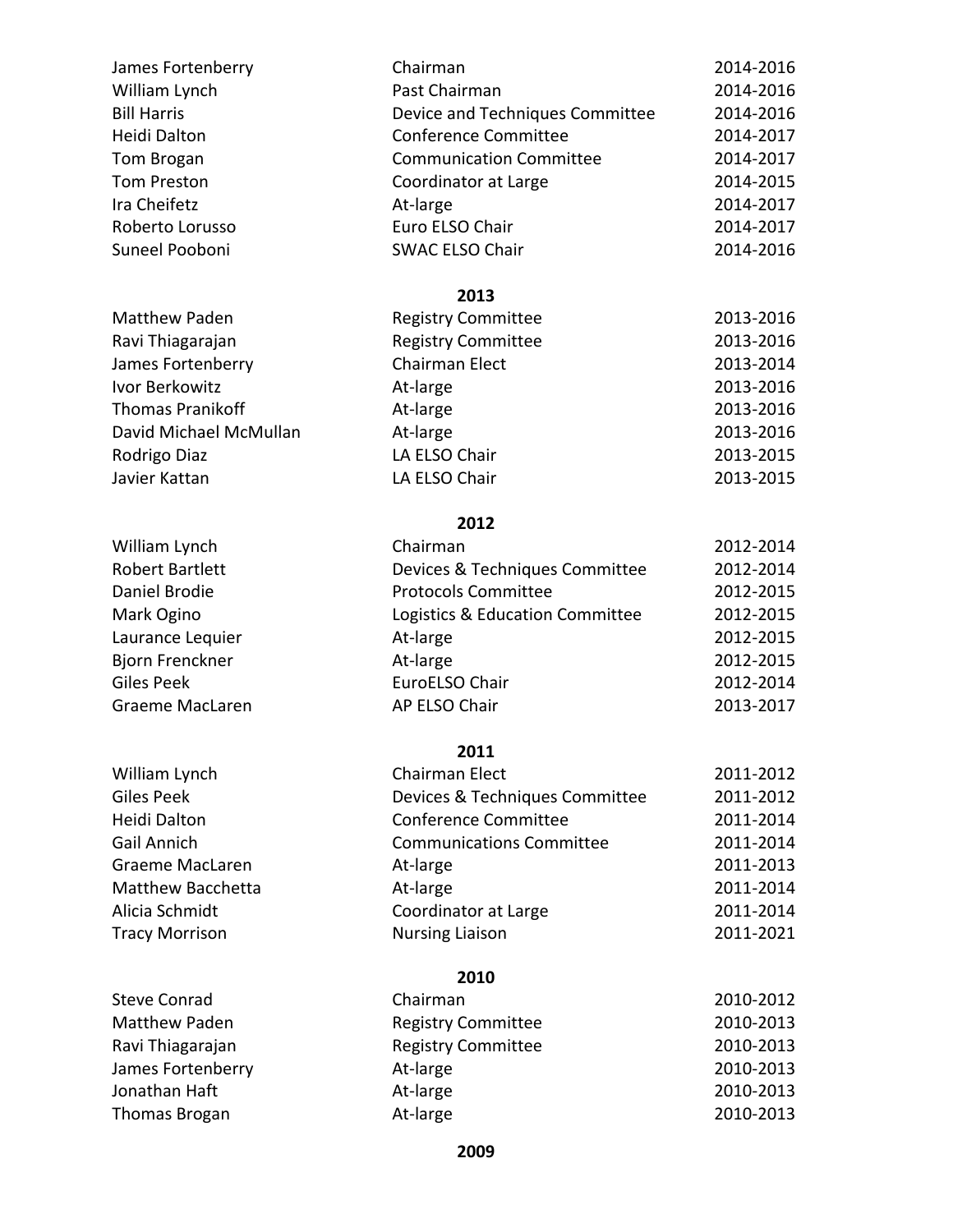| <b>Steve Conrad</b> | Chairman Elect                  | 2009-2010 |
|---------------------|---------------------------------|-----------|
| Robert Bartlett     | <b>Protocols Committee</b>      | 2009-2012 |
| Mark Ogino          | Logistics & Education Committee | 2009-2012 |
| William Lynch       | Logistics & Education Committee | 2009-2012 |
| Bjorn Frenckner     | At-large                        | 2009-2012 |
| Laurance Lequier    | At-large                        | 2009-2012 |

| <b>Michael Hines</b>         | Chairman                        | 2008-2010 |
|------------------------------|---------------------------------|-----------|
| Giles Peek                   | Devices & Techniques Committee  | 2008-2011 |
| David Cooper                 | <b>Conference Committee</b>     | 2008-2011 |
| Jay Wilson                   | <b>Communications Committee</b> | 2008-2011 |
| Gail Annich                  | <b>Communications Committee</b> | 2008-2011 |
| <b>Denise Suttner</b>        | At-large                        | 2008-2011 |
| Heidi Dalton                 | At-large                        | 2008-2011 |
| Kenneth Palmer               | At-large, EESO                  | 2008-2012 |
| Tracy Morrison & Peggy Grimm | <b>Coordinator Liaisons</b>     | 2008-2011 |
|                              |                                 |           |

## **2007**

| Michael Hines       | Chairman Elect            | 2007-2008 |
|---------------------|---------------------------|-----------|
| <b>Steve Conrad</b> | <b>Registry Committee</b> | 2007-2010 |
| James Fortenberry   | At-large                  | 2007-2010 |
| William Lynch       | At-large                  | 2007-2010 |
| Jeanne Braby        | Coordinator Liaison       | 2007-2008 |

Robert Bartlett John Pietsch **Billie Short** Brian Duncan Allan Goldman Donna Taylor

Heidi Dalton Giles Peek Denise Suttner Krisa Van Meurs Kim Chi Bui Kenneth Palmer

## **2006**

| Protocols Committee Co-Chair    | 2006-2009 |
|---------------------------------|-----------|
| Protocols Committee Co-Chair    | 2006-2009 |
| Logistics & Education Committee | 2006-2009 |
| At-large                        | 2006-2009 |
| At-large                        | 2006-2009 |
| <b>AARC Liaison</b>             | 2006-1017 |

#### **2005**

| Chairman                        | 2005-2007 |
|---------------------------------|-----------|
| Devices & Techniques Committee  | 2005-2008 |
| <b>Conference Committee</b>     | 2005-2008 |
| <b>Communications Committee</b> | 2005-2008 |
| At-large                        | 2005-2008 |
| At-large, EESO                  | 2005-2008 |

| Heidi Dalton                  | Chairman Elect            | 2004-2005 |
|-------------------------------|---------------------------|-----------|
| Micheal Heard & Scott Wagoner | Coordinator Liaison       | 2004-2007 |
| Steve Conrad                  | <b>Registry Committee</b> | 2004-2007 |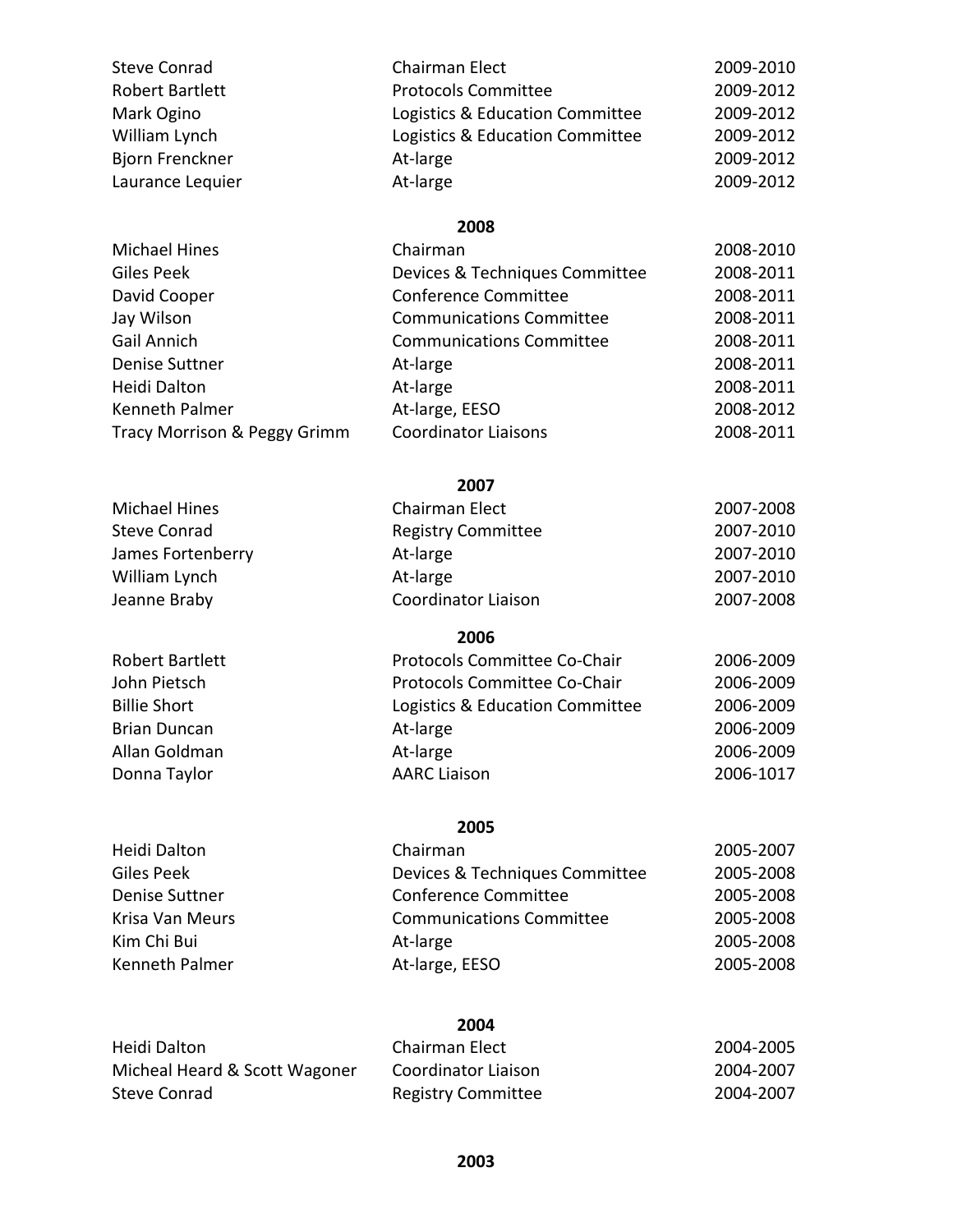| At-large                        | 2003-2006 |
|---------------------------------|-----------|
| <b>Protocols Committee</b>      | 2003-2006 |
| Logistics & Education Committee | 2003-2006 |
| At-large                        | 2003-2006 |
| Coordinator Liaison             | 2003-2004 |
|                                 |           |

| Joseph Zwischenberger | Chairman                        | 2002-2004 |
|-----------------------|---------------------------------|-----------|
| Kevin Lally           | <b>Conference Committee</b>     | 2002-2005 |
| Krisa Van Meurs       | <b>Communications Committee</b> | 2002-2005 |
| Thomas Pranikoff      | Devices & Techniques Committee  | 2002-2005 |
| Heidi Dalton          | <b>Registry Committee</b>       | 2002-2004 |
| Eileen Stork          | At-large                        | 2002-2005 |
| Giles Peek            | At-large, EESO                  | 2002-2005 |
| <b>Bill Harris</b>    | Perfusion Liaison               | 2002-2016 |
|                       |                                 |           |

#### **2001**

| Chairman-elect                 | 2001-2002 |
|--------------------------------|-----------|
| Conference Committee-elect     | 2001-2002 |
| Communications Committee-elect | 2001-2002 |

## **2000**

| Chairman                        | 2000-2002 |
|---------------------------------|-----------|
| <b>Protocols Committee</b>      | 2000-2003 |
| Logistics & Education Committee | 2000-2003 |
| At-large                        | 2000-2003 |
| At-large                        | 2000-2003 |
| At-large                        | 2000-2003 |
| <b>Coordinator Liaison</b>      | 2000-2003 |
|                                 |           |

#### **1999**

| <b>Thomas Pranikoff</b> | Devices & Techniques Committee | 1999-2002 |
|-------------------------|--------------------------------|-----------|
| Heidi Dalton            | <b>Registry Committee</b>      | 1999-2002 |
| Eileen Stork            | At-large                       | 1999-2002 |
| Giles Peek              | At-large, EESO                 | 1999-2002 |

## **1998**

| Conference Committee            | 1998-2001 |
|---------------------------------|-----------|
| <b>Communications Committee</b> | 1998-2001 |

#### **1997**

| Chairman                        | 1997-2000 |
|---------------------------------|-----------|
| <b>Protocols Committee</b>      | 1997-2000 |
| Logistics & Education Committee | 1997-2000 |
| At-large                        | 1997-2000 |
| At-large                        | 1997-2000 |
| At-large, Treasurer             | 1997-2000 |
| Coordinator Liaison             | 1997-2000 |

Joseph Zwischenberger

Kevin Lally Krisa Van Meurs Ronald Hirschl Michael Hines

David Kays Peter Dillon Kenneth Palmer James Stein Doug Hansell

Richard Powers Joseph Zwischenberger

Charles Stolar Reese Clark Krisa Van Muers William Engle Robin Steinhorn Kevin Lally Sherry Faulkner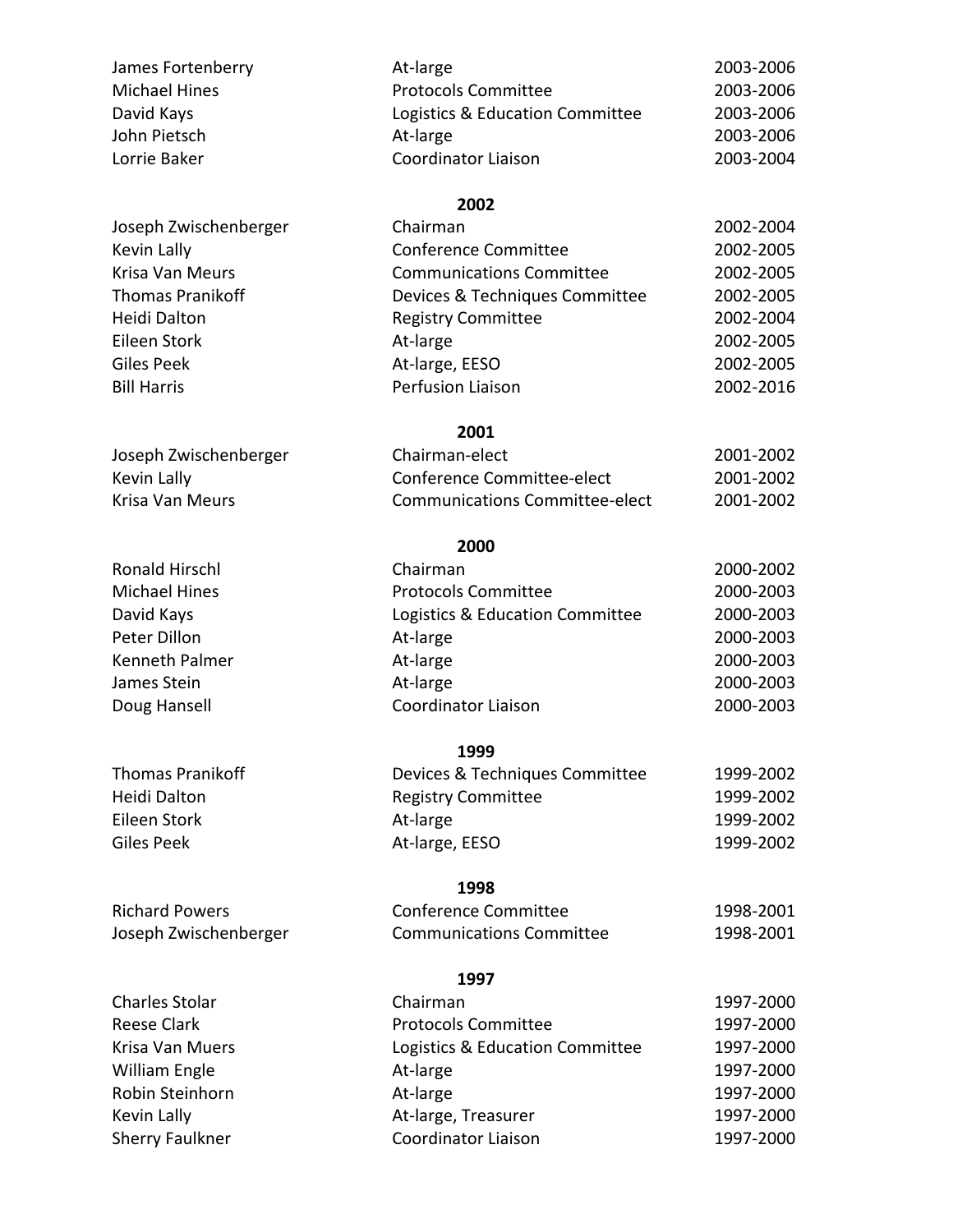|                         | エンンひ                            |           |
|-------------------------|---------------------------------|-----------|
| Steven Conrad           | <b>Registry Committee</b>       | 1996-1999 |
| <b>Richard Firmin</b>   | At-large                        | 1996-1999 |
| Desmond Bohn            | At-large                        | 1996-1999 |
| <b>Ronald Hirschl</b>   | Devices & Techniques Committee  | 1996-1999 |
| Peter Rycus             | <b>ELSO Executive Director</b>  | 1996-*    |
|                         |                                 |           |
|                         | 1995                            |           |
| Peter Dillon            | <b>Conference Committee</b>     | 1995-1998 |
| James Fasules           | <b>Communications Committee</b> | 1995-1997 |
| Charles Stolar          | At-large, Chairman-elect        | 1995-1997 |
|                         | 1994                            |           |
| Michael Klein           | Chairman                        | 1994-1997 |
| James Fackler           | <b>Protocols Committee</b>      | 1994-1997 |
| Kevin Lally             | At-large, Treasurer             | 1994-1997 |
| Ellen Rosenberg         | Logistics & Education Committee | 1994-1997 |
| Jeffrey Sussmane        | At-large                        | 1994-1997 |
| Janie Waggoner          | <b>Coordinator Liaison</b>      | 1994-1997 |
|                         |                                 |           |
|                         | 1993                            |           |
| <b>Billie Lou Short</b> | Chairman                        | 1993-1994 |
| <b>Ronald Hirschl</b>   | Devices & Techniques Committee  | 1993-1996 |
| Thomas Tracy            | <b>Registry Committee</b>       | 1993-1996 |
| John McDonald           | At-large, Treasurer             | 1993-1996 |
| <b>Neil Finer</b>       | At-large                        | 1993-1996 |
| Julie Vilardi           | <b>Coordinator Liaison</b>      | 1992-1993 |
| Valya Visser            | <b>Conference Committee</b>     | 1992-1995 |
| Michael Klein           | At-large, Chairman-elect        | 1993-1994 |
|                         | 1992                            |           |
| Joseph Zwischenberger   | <b>Communications Committee</b> | 1992-1995 |
| Jay Wilson              | At-large, Treasurer             | 1992-1995 |
| Keith Georgeson         | At large                        | 1992-1995 |
| Thomas Delosh           | <b>Registry Manager</b>         | 1992-1996 |
| <b>Billie Lou Short</b> | At-large, Chairman-elect        | 1992-1994 |
|                         |                                 |           |
| Patricia Allison        | 1990<br>Coordinator             | 1990-1992 |
| James Atkinson          |                                 | 1990-1993 |
|                         | At-large                        |           |
| <b>Phoebe Hankins</b>   | <b>Office Manager</b>           | 1990-2004 |
|                         | 1989                            |           |
| <b>Robert Bartlett</b>  | At-large, Chairman              | 1989-1993 |
| William Kanto           | At-large, Treasurer             | 1989-1992 |
| Fred Ryckman            | At-large                        | 1989-1992 |
| Larry Cook              | At-large, Treasurer-elect       | 1989-1992 |
| Martin Keszler          | At-large                        | 1989-1992 |
| Robert Arensman         | <b>Communications Committee</b> | 1989-1992 |
|                         |                                 |           |